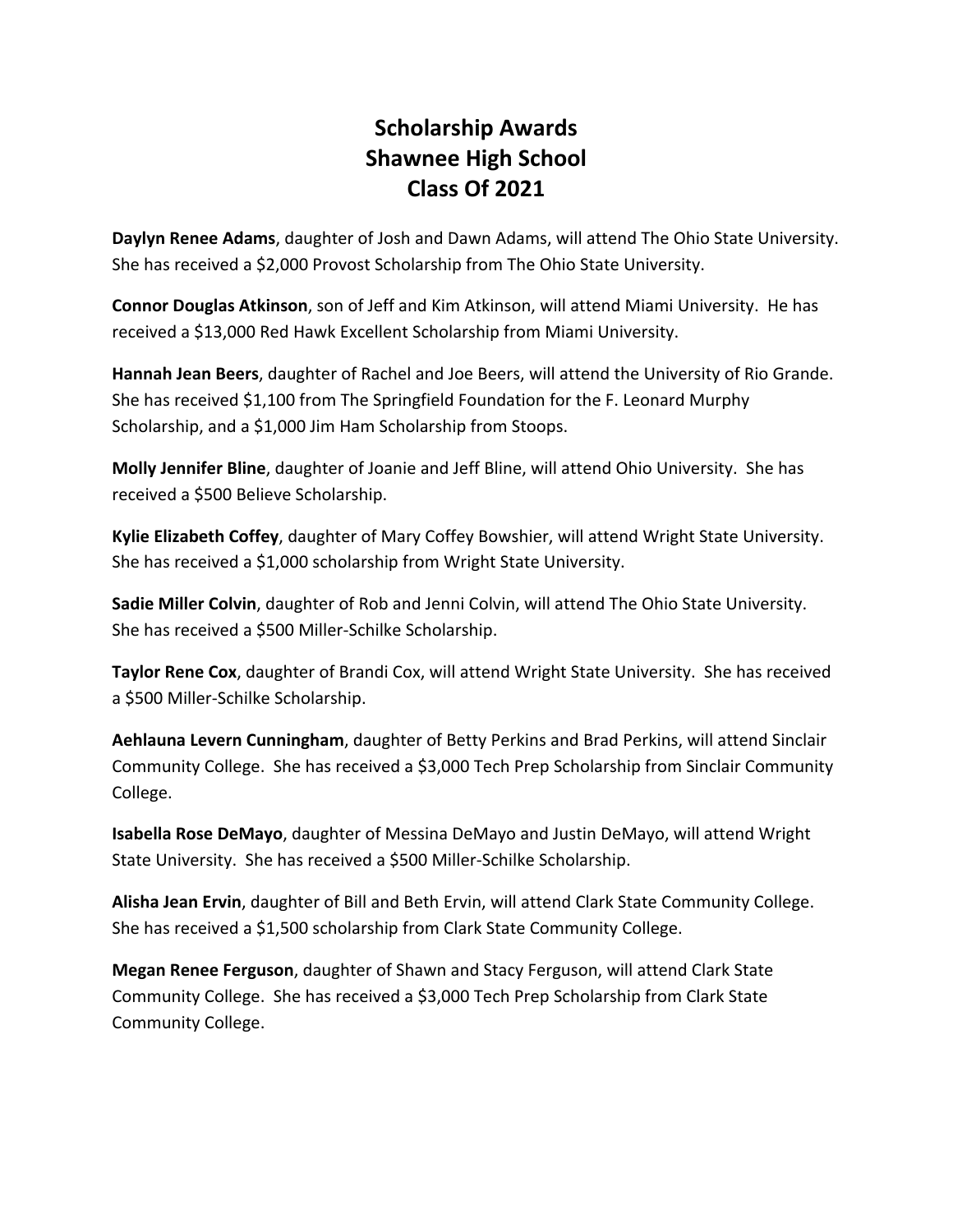**Grace Lynn Garrett**, daughter of David and Michelle Garrett, will attend Southeastern University, Lakeland, Florida. She has received a \$17,500 academic scholarship from Southeastern University.

**Zachery Allen Greene**, son of Amy and Rick Greene, will attend Sinclair Community College. He has received a \$3,000 Tech Prep Scholarship from Sinclair Community College and \$1,650 from The Springfield Foundation Brent D. Ream Memorial Scholarship and Gary Edwin Stevenson Memorial Scholarship.

**Mia Ann Guyer**, daughter of Debbie and Matt Guyer, will attend the University of Dayton. She has received a \$15,000 Father Chaminade Scholarship from the University of Dayton.

**Hanna Jean Haddix,** daughter of Toni Tayloe-Haddix and Harvey Haddix III, will attend Clark State Community College. She has received \$2,000 from Shelter Insurance, \$1,000 from The Springfield Foundation for the Helen L. Krout Memorial Scholarship, \$1,000 from the American Association of University Women, \$1,000 from Price Charity Foundation, and \$500 from the Reid PTO.

**Tori Mae Huxley**, daughter of Angela and Matthew Huxley, will attend Indiana State University. She has received a total of \$6,250 from Indiana State University for a President Academic Excellence Scholarship, a Midwest Achievement Scholarship, and an Academic Distinction Scholarship; and \$500 for a Rockway PTO Scholarship.

**Taylor Renee Keeney**, daughter of Douglas Keeney, will attend Clark State Community College. She has received a \$3,000 Tech Prep Scholarship from Clark State Community College.

**Haley Danielle Lewis**, daughter of Lisa and John Lewis, will attend Wright State University. She has received a \$1,000 Green and Gold Scholarship from Wright State University.

**Victoria Ellen Malicki**, daughter of Glen and Ellen Malicki will attend Clark State Community College. She has received a \$500 Miller-Schilke Scholarship and a \$500 Clark Shawnee Local Education Association Scholarship.

**Jamon Payton Miller**, son of Jacqueline James and Jason Miller, will attend IMG Academy. He has received \$3,000 in scholarships from IMG Academy.

**Drew Griffin Mitch**, son of Bob Mitch and Jill Mitch, will attend Wittenberg University. He has received \$20,000 in academic scholarships from Wittenberg University.

**Alise Nicole Moneypenny**, daughter of Chuck and Melissa Platt, will attend Purdue University Fort Wayne. She has received \$16,600 from Purdue Fort Wayne, including a \$3,000 Academic Scholarship.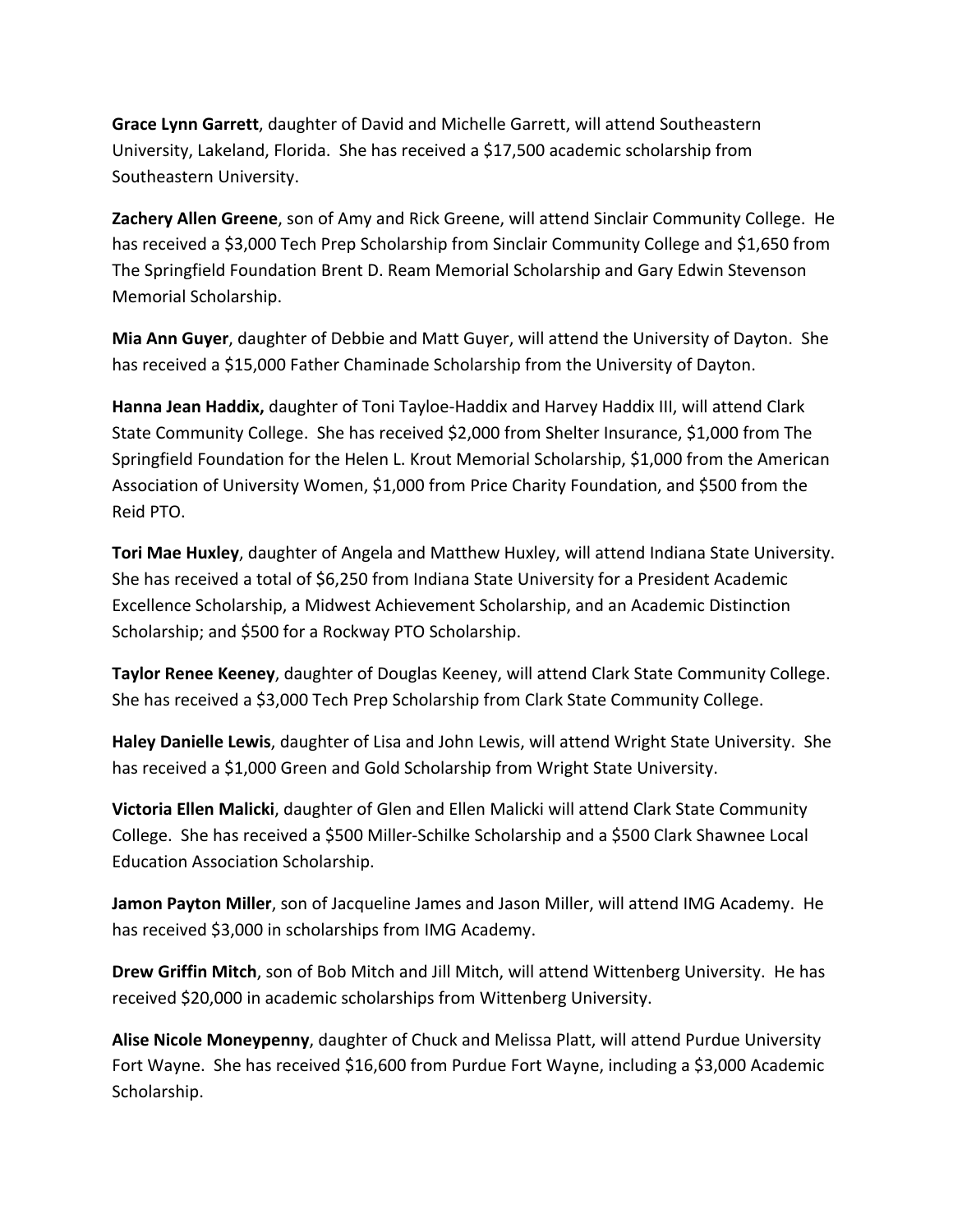**Luke Eli Myers**, son of Mark and Susan Myers, will attend Indiana Institute of Technology. He has received \$15,000 from Indiana Institute of Technology.

**McKayla Brooke Naill**, daughter of Jason and Dawn Naill, will attend Cedarville University. She has received a total of \$16,000 from Cedarville University for the President's Scholar Award and President's Ministry Impact Scholarship.

**Brayden Allen Penwell**, son of Shane and Crystal Penwell and Jessica and Michael Shoemaker, will attend Clark State Community College. He has received \$3,000 for a Tech Prep Scholarship from Clark State Community College, \$3,000 from Maxim Crane, and \$2,150 from The Springfield Foundation Dorothy M. Mumma Scholarship and Helen J. Brumfield Scholarship.

**Savanna Elisabeth Reese**, daughter of Megan and Jason Detrick, will attend Wright State University. She has received a total of \$6,600 from Wright State University for a Green and Gold Scholarship, Wright Start Scholarship, and Dayton on Campus Housing.

**Merideth Grace Risteff**, daughter of Steve Risteff and Amy Ray, will attend Clark State Community College. She has received a \$3,000 Tech Prep Scholarship from Clark State Community College.

**Andrew Paul Charles Ryan**, grandson of Linda Maurer, will attend The University of Dayton. He has received \$3,750 from The Springfield Foundation for the Carol J. Todd Clark-Shawnee Vocal Music Scholarship and the Angela Arnold Maras Memorial Scholarship, and a \$500 Possum P.O.P.S. Award.

**Lauren Joy Schack**, daughter of Kevin and Anna Schack will attend Clark State University. She has received a \$500 Believe Scholarship.

**Kylee Nichole Schafer**, daughter of Dan and Dawn Schafer, will attend Wilmington College. She has received \$1,250 from The Springfield Foundation for the Louise and Albert Goodman Scholarship, and a \$1,000 James C. Kozak Memorial Scholarship.

**Noah Michael Schafer**, son of Dan and Dawn Schafer, will attend Clark State Community College. He has received a \$3,000 Tech Prep Scholarship from Clark State Community College.

**Reagan Marie Simpson**, daughter of Chris and Cortney Simpson, will attend Wittenberg University. She has received a total of \$29,500 from Wittenberg University for the Provost Scholarship, Priority Tiger Award, and Alumni Referral Award; \$5,250 from The Springfield Foundation for the Richard A. and Kay H. Cartmell Memorial Scholarship and the Barbara A. Beery-Dudrow Memorial Scholarship; and \$500 from the Rockway PTO.